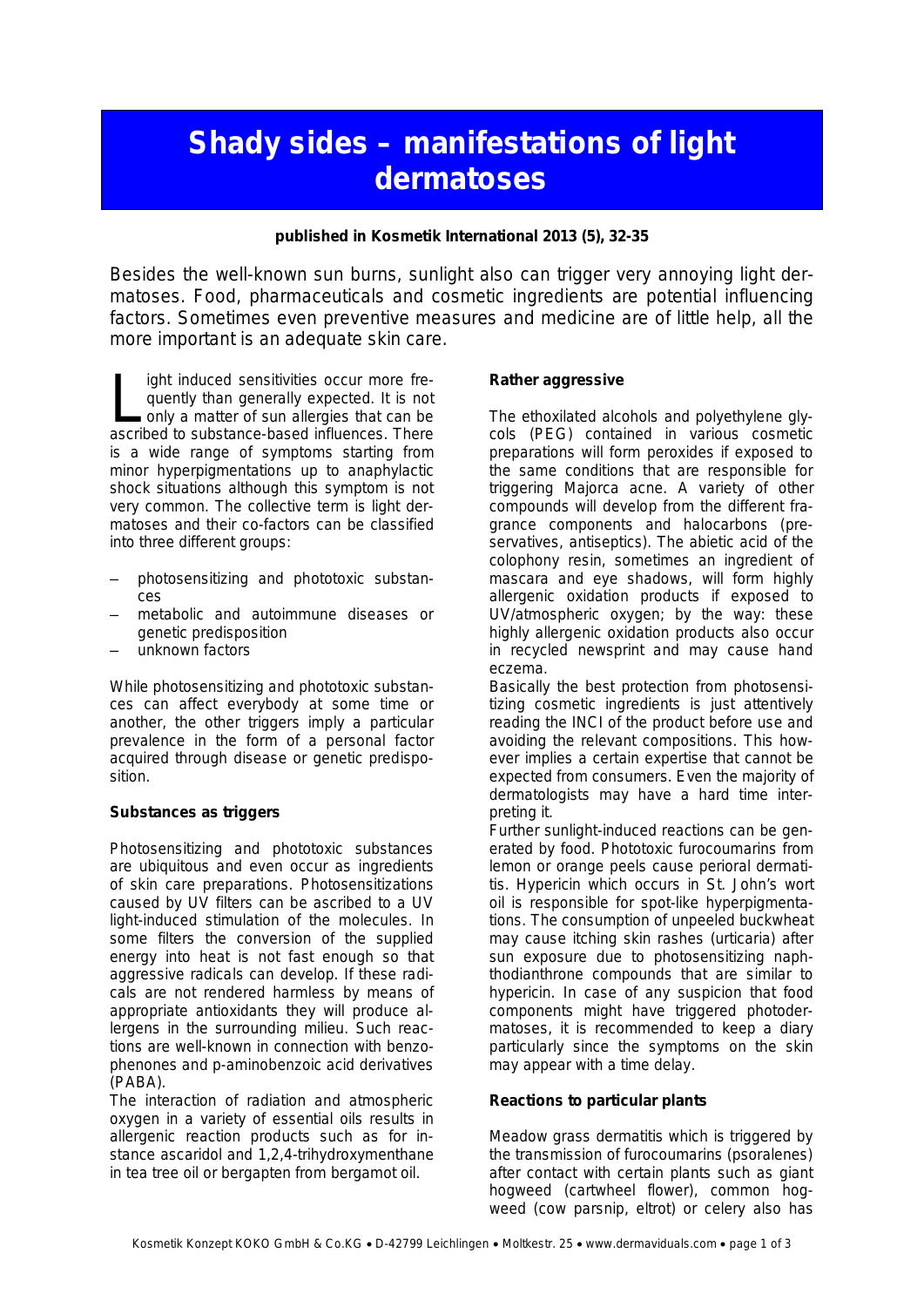phototoxic origin. In this case blisters will form which will subsequently heal but leave hyperpigmentations. A characteristic sign is the lamellar array of the skin rashes caused by a brief contact with the plant and the leak of plant saps.

# **Pharmaceuticals as triggers**

Light dermatoses caused by the oral intake of photosensitizing pharmaceuticals occur as extensive spots on the skin areas that are not protected by clothing. Sometimes only symptoms such as an intense sun burn will appear. Information on pharmaceuticals that may imply phototoxic reactions can be found in the Red List, a German encyclopaedia on pharmaceuticals in which all the potential side effects are compiled (Ed.: Verlag Rote Liste Service GmbH, Frankfurt am Main). The following pharmaceuticals are involved among others:

- diuretics: thiazide derivatives as e.g. hydrochlorothiazide
- neuroleptics: phenothiazines such as chlorpromazine
- cytostatics: pyrimidine antagonists such as fluorouracil, alkylating drugs such as dacarbazine
- antimalaria drugs such as quinine, quinidine and chloroquine
- antibiotics: as e.g. tetracycline such as doxycycline und minocycline, that are prescribed to treat acne, rosacea and perioral dermatitis, among others, will cause "hypersensitations"
- plant extracts as e.g. angelica (masterwort, wild parsnip): in the form of a pharmaceutical drug or tea, angelica is used to treat indigestion; the photosensitization is triggered by furocoumarins.
- 8-methoxypsoralene is specifically used for the phototherapy in the case of psoriasis
- vitamin A acid and isotretinoin (isomer)
- hormones
- NSAID (Non-Steroidal Anti-Inflammatory Drugs) as e.g. diclofenac or naproxen

The list could be continued indefinitely and proves how important it is to gather information on potential adverse effects before the intake of pharmaceuticals, above all if a particular sensitivity already is known. Besides the Red List, the DRUGDEX® -full text data base system by Thomson Reuters (USA) is an excellent source for detailed information.

As applicable for a number of other phototoxic reactions, absolute priority should be given to wearing appropriate clothing or a head covering in order to protect the skin against sunlight. Sun screens only offer partial protection since

the different photoreactions are triggered by varying wave lengths. In some cases the responsible wave lengths are in the visible range.

It is recommended to be cautious with the use of halogenated antiseptics. Triclosan, 5-chloro-2-(2,4-dichlorophenoxy)-phenol forms halogenated dibenzodioxins und dibenzofurans on the skin after sun exposure.

# **Appropriate skin care**

In case of an already existing light dermatosis, there are only limited options for an adequate skin care. Depending on the damage, any kind of every-day skin care may even be inappropriate. Frequently, it is recommended to just wait till the symptoms finally recede. If there are no objections from the dermatological point of view, the following skin care treatment can be suggested:

- Never use creams on weeping skin rashes! Restart skin care only after the skin areas have dried out. Exceptions to the rule might be aqueous sera containing astringent (gallic acids), anti-inflammatory (omega-3, omega-6, boswellia acids, and chamomile) or anti-itching agents (urea, allantoin, fatty acid amides).
- If using oils whose triglycerides contain essential fatty acids (linseed oil, kiwi seed oil, and evening primrose oil), non-fattening and emulsifier free nanodispersions have proved successful particularly in the case of sun-burn like dermatoses.
- After remission of the acute inflammatory phase, skin care creams can be used. In this case it is recommended to avoid occlusive conditions, perfumes, non-degradable emulsifiers and preservatives.
- Also aloe vera and D-panthenol can be applied. Unless there is an allergy to compositae, besides vitamin A also echinacea extracts can stimulate the skin recovery.
- Hyperpigmentations can be treated with a topical application of liposomal vitamin Cphosphate which can be supported by a light peeling in order to remove the pigmented skin layers in the medium run. Vitamin A-derivatives facilitate the cell formation. During the treatment, sun exposure should be avoided respectively adequate sun protection preparations should be applied.

### **Internal causes**

Origins of so-called secondary light dermatoses are metabolic or autoimmune diseases but also a genetic disposition. Some examples: